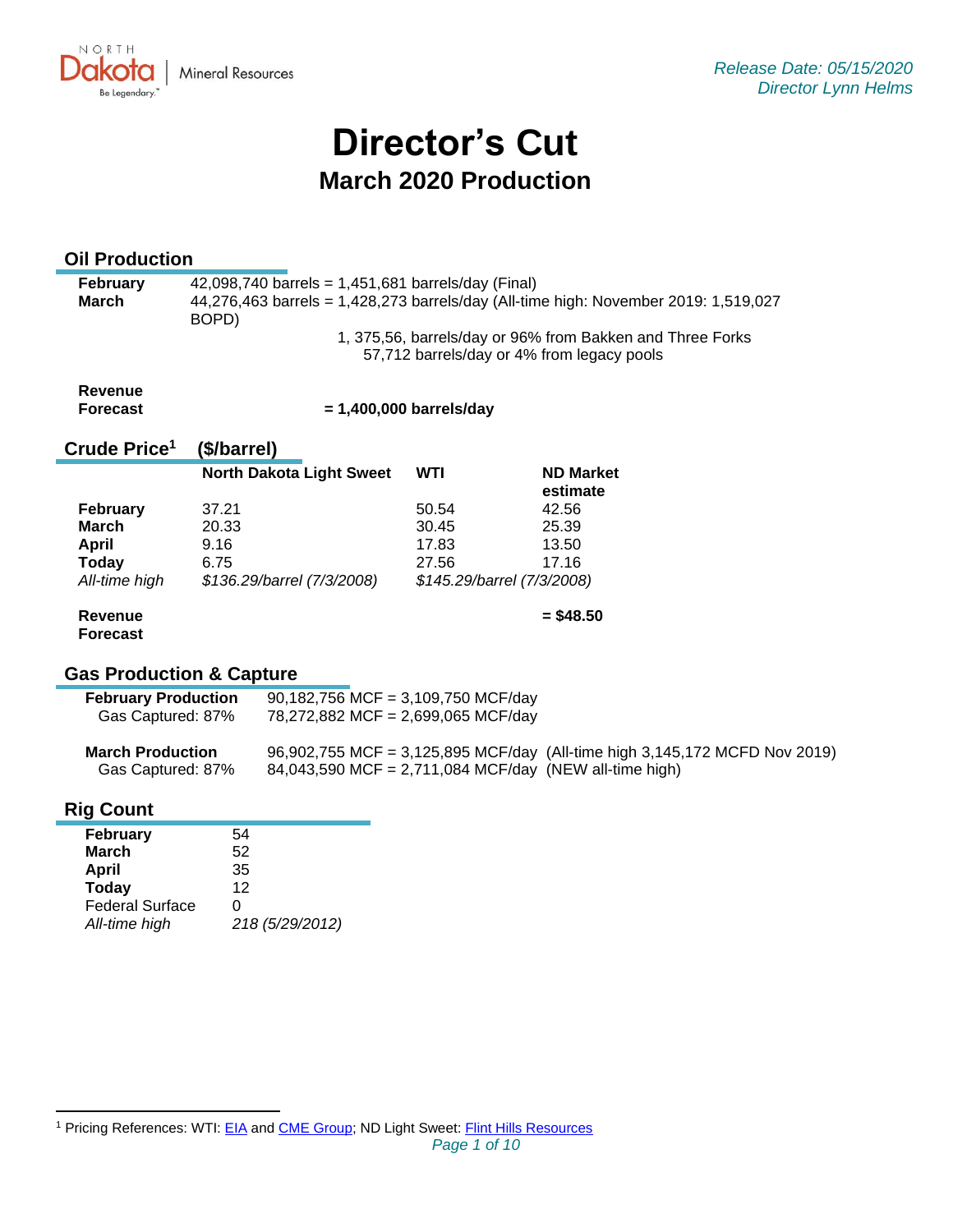

# **Wells**

|                                              | January                  | <b>February</b>          | <b>March</b>                                                                                                                                                                                | April                                                           | <b>Revenue</b><br><b>Forecast</b> |
|----------------------------------------------|--------------------------|--------------------------|---------------------------------------------------------------------------------------------------------------------------------------------------------------------------------------------|-----------------------------------------------------------------|-----------------------------------|
| <b>Permitted</b>                             | ۰                        | 60 drilling<br>2 seismic | 68 drilling<br>0 seismic                                                                                                                                                                    | 62 drilling<br>0 seismic<br>(All-time high was 370 - Oct. 2012) |                                   |
| <b>Completed</b>                             | 70 (Final)               | 57 (Revised)             | 120 (Preliminary)                                                                                                                                                                           |                                                                 | 90                                |
| Inactive <sup>2</sup>                        | $\overline{\phantom{0}}$ | 2,091                    | 2,161                                                                                                                                                                                       | ٠                                                               | ٠                                 |
| <b>Waiting on</b><br>Completion <sup>3</sup> | ۰                        | 1,027                    | 975                                                                                                                                                                                         | ۰                                                               |                                   |
| <b>Producing</b>                             | ٠                        | 16,149                   | 16,263 (Preliminary)<br>(All-time high was<br>October 2019 - 16,169)<br>145,026 (92%) from<br>unconventional Bakken-<br><b>Three Forks</b><br>$1,237(8%)$ from legacy<br>conventional pools | ٠                                                               |                                   |

# **Fort Berthold Reservation Activity**

|                                  | Гоtal   | Fee Land | <b>Trust Land</b> |
|----------------------------------|---------|----------|-------------------|
| Oil Production                   | 339.974 | 114.556  | 225.418           |
| Drilling Rigs                    |         |          |                   |
| Active Wells                     | 2.438   | ドクク      | 1.816             |
| Waiting on completion            |         |          |                   |
| <b>Approved Drilling Permits</b> | ∣ 297   | 65       | つつつ               |
| <b>Potential Future Wells</b>    | 4 114   | 1 142    | 2.972             |

# **Drilling and Completions Activity**

The drilling rig count was stable in the mid 50's second half of 2019 through February 2020. Industry projected 50-75% reduction in rig count April – June and the count is already down 78% with 4-5 more rig leases expected.

The number of well completions has been very volatile and has dropped dramatically since March as the number of active completion crews decreasing from 25 to 1.

Lower crude oil price has put extreme downward pressure on rig and completion crew counts. Unemployment claims are published every Thursday at <https://www.ndlmi.com/gsipub/index.asp?docid=687> indicating approximately 8,000 layoffs as of 5/14/20 with an additional 1,000-2,000 jobs at risk.

Drilling permit activity has slowed down due oil price. Operators are attempting to maintain a permit inventory of approximately 12 months, some experienced drilling rig crews and experienced completion crews.

2 Includes all well types on IA and AB statuses: **IA** = Inactive shut in >3 months and <12 months;

**AB** = Abandoned (Shut in >12 months)

<sup>&</sup>lt;sup>3</sup> The number of wells waiting on completions is an estimate on the part of the director based on idle well count and a typical five-year average. Neither the State of North Dakota, nor any agency officer, or employee of the State of North Dakota warrants the accuracy or reliability of this product and shall not be held responsible for any losses caused by this product. Portions of the information may be incorrect or out of date. Any person or entity that relies on any information obtained from this product does so at his or her own risk.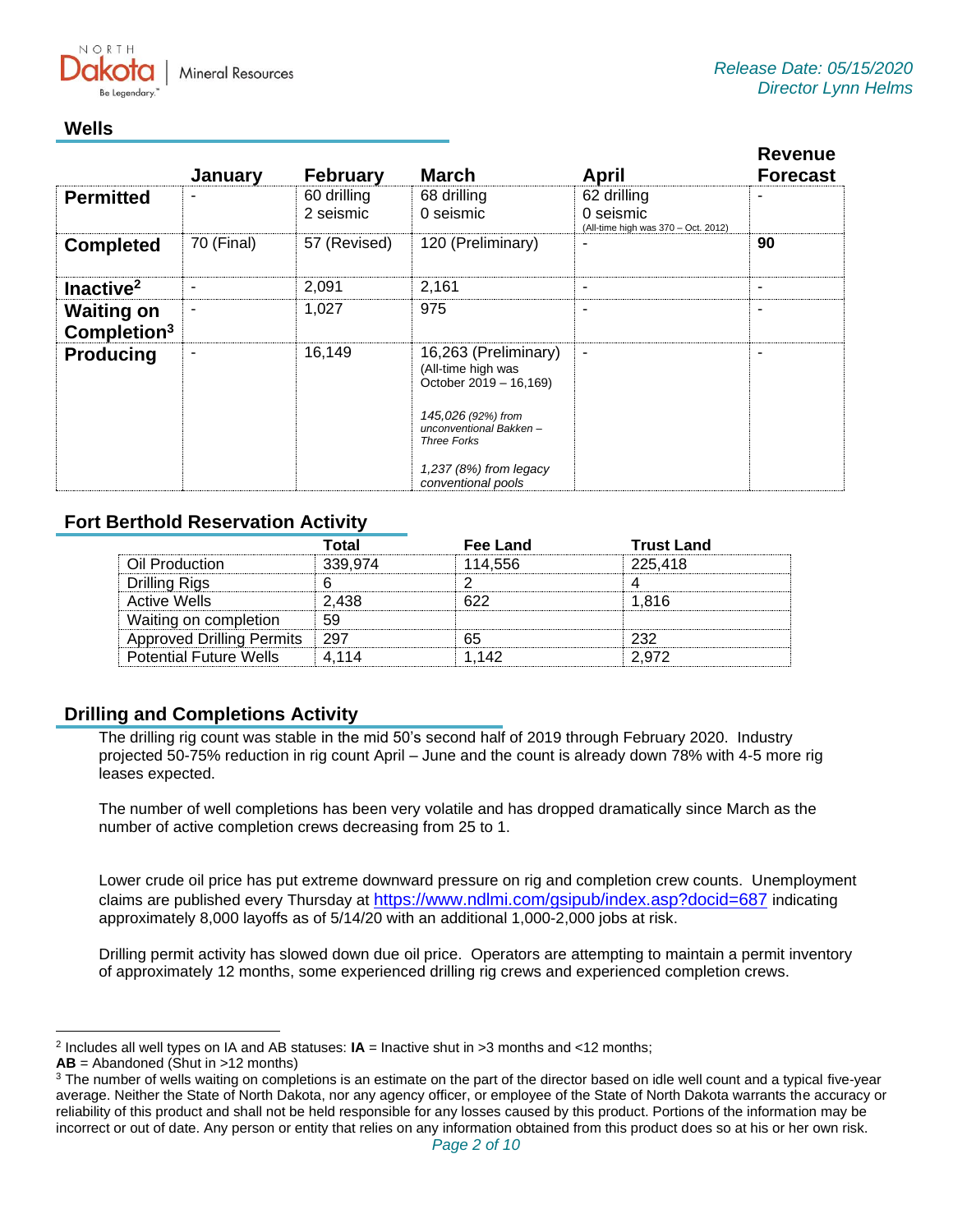

# **Crude Oil Markets**

The new OPEC+ agreement to cut 9.7 million barrels per day announced Sunday is a good first step to establish a price floor, but liquid fuel demand is expected to bottom out in May 2020. China demand is recovering, but is not expected to reach full recovery until 4th quarter 2020. Other G20 nations have seen 20-60% reductions in road traffic.



Crude oil take away capacity including rail deliveries to coastal refineries is adequate, but could be disrupted due to:

- US Appeals Court for the ninth circuit upholding of a lower court ruling protecting the Swinomish Indian Tribal Community's right to sue to enforce an agreement that restricts the number of trains that can cross its reservation in northwest Washington state.
- A possible shut down of DAPL by US DC District Court in Civil Action No. 16-1534

#### **Seismic**

Seismic activity slowed again with the completion of carbon capture projects.

| <b>Active Surveys</b> | Recordina | ■ NDIC Reclamation Proiects DRemediating | ∴ Suspended |  |
|-----------------------|-----------|------------------------------------------|-------------|--|
|                       |           |                                          |             |  |

#### **Gas Capture**

US natural gas storage has increased to 21% above the five-year average while crude oil inventories are below the long term average. Both indicate little potential for price increases in the near future. North Dakota shallow gas exploration could be economic at future gas prices, but is not at the current price.

The price of natural gas delivered to Northern Border at Watford City has increased \$0.20 to \$1.26/MCF. This results in a current oil to gas price ratio of 14 to 1. The state wide gas flared volume from February to March decreased 4,128 MCFD to 414,813 MCF per day and percent flared was unchanged at 13% with a Bakken capture percentage of 87%.

The historical high flared percent was 36% in 09/2011.

Gas Capture Details:

| Statewide         | 87% |
|-------------------|-----|
| Statewide Bakken  | 87% |
| Non-FBIR Bakken   | 88% |
| FBIR Bakken       | 83% |
| Trust FBIR Bakken | 85% |
| Fee FBIR          | 79% |

| The Commission established the following gas |  |
|----------------------------------------------|--|
| capture goals:                               |  |

| 74% | October 1, 2014 - December 31, 2014 |
|-----|-------------------------------------|
| 77% | January 1, 2015 - March 31, 2016    |
| 80% | April 1, 2016 - October 31, 2016    |
| 85% | November 1, 2016 - October 31, 2018 |
| 88% | November 1, 2018 - October 31, 2020 |
| 91% | November 1, 2020                    |
|     |                                     |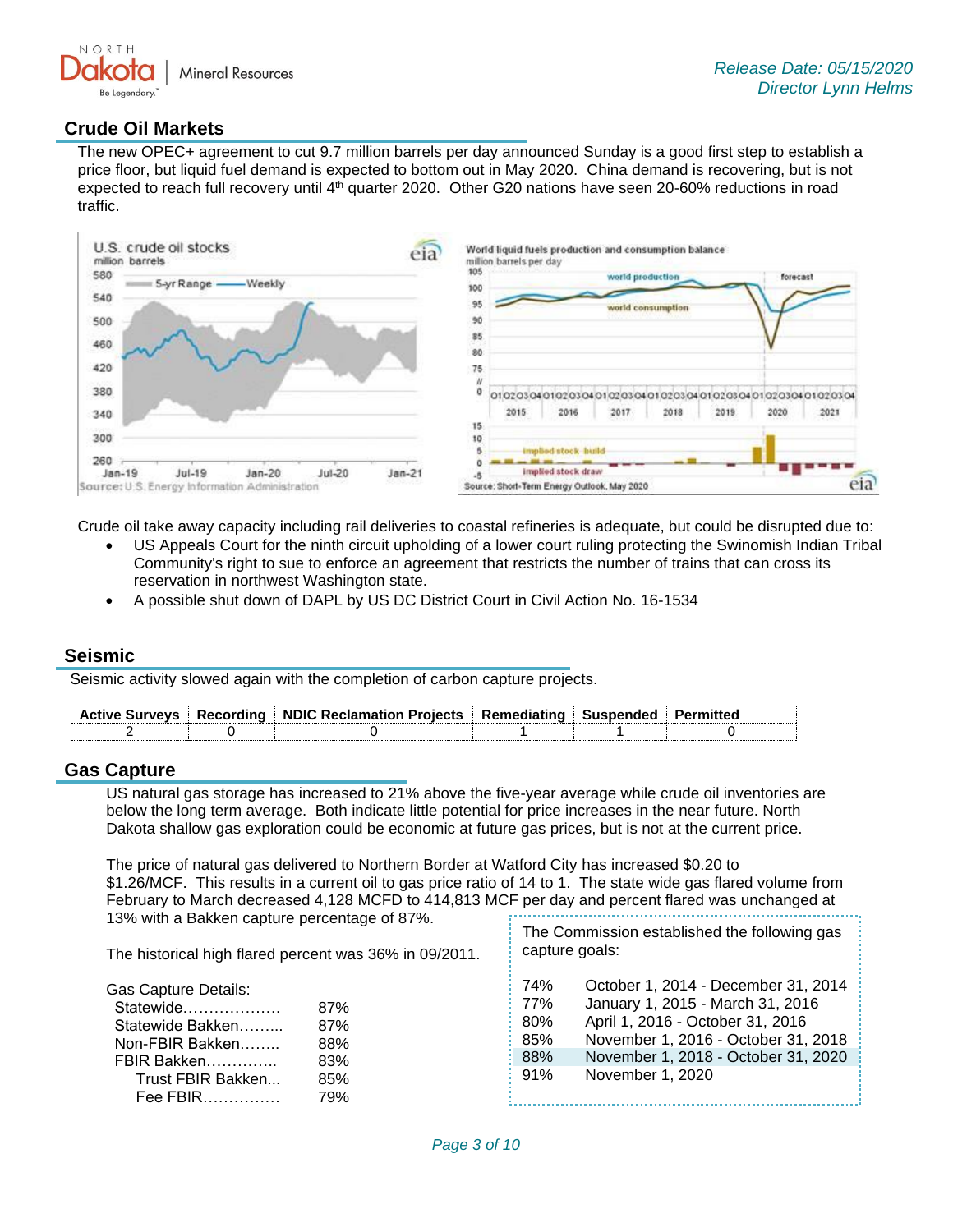

# **Agency Updates**

# **Bureau of Indian Affairs**

**BIA** has published a new final rule to update the process for obtaining rights of way on Indian land. The rule was published 11/19/15 and became effective 12/21/15. The final rule can be found at

[https://www.federalregister.gov/articles/2015/11/19/2015-28548/rights-of-way-on-indian-land.](https://www.federalregister.gov/articles/2015/11/19/2015-28548/rights-of-way-on-indian-land) On 3/11/16, the Western Energy Alliance filed a complaint and motion for a temporary restraining order and/or a preliminary injunction. On 04/19/16, the US District court for the District of North Dakota issued an order denying the motion for a preliminary injunction. The new valuation requirements were resulting in increased delays so BIA provided a waiver that expires 04/05/2020. On 03/09/2020 the NDIC submitted comments supporting an extension of that waiver through 04/05/2021 to allow infrastructure development to continue while BIA develops and implements the new process. NDIC comments can be found at<http://www.nd.gov/ndic/ic-press/Sweeney%20letter%20200309.pdf>

### **Bureau of Land Management**

**BLM** published a new final rule 43 CFR Parts 3100, 3160 and 3170 to update and replace its regulations on venting and flaring of natural gas effective 1/17/16. The final rule can be viewed online at [https://www.blm.gov/programs/energy-and-minerals/oil-and-gas/operations-and-production/methane-and](https://www.blm.gov/programs/energy-and-minerals/oil-and-gas/operations-and-production/methane-and-waste-prevention-rule)[waste-prevention-rule](https://www.blm.gov/programs/energy-and-minerals/oil-and-gas/operations-and-production/methane-and-waste-prevention-rule). North Dakota, Wyoming, Montana, Western Energy Alliance, and IPAA filed for a preliminary injunction to prevent the rule going into effect until the case is settled. A hearing in Casper, Wyoming was held 1/6/17. On 1/16/17 the court denied all of the petitioners' motions for preliminary injunctions. **On 2/3/17 the US House of Representatives voted 221-191 to approve a Congressional Review Act resolution against the rule.** On 3/28/17 President Trump issued an executive order which in part directs "The Secretary of the Interior shall review the following final rules, and any rules and guidance issued pursuant to them, for consistency with the policy set forth in section 1 of this order and, if appropriate, shall, as soon as practicable, suspend, revise, or rescind the guidance, or publish for notice and comment proposed rules suspending, revising, or rescinding those rules:". This rule is included in the list as item (iv). North Dakota plans to continue active participation in the litigation of this rule until the BLM takes final action eliminating the rule. **On 5/10/17 the Senate voted 51 to 49 against the CRA, allowing the rule to remain in effect.** On 6/27/17 U.S. D. Ct. Judge Skavdahl granted BLM's motion to extend the merits briefing schedule by 90 days, based on BLM's APA 705 stay and BLM's representations regarding its plans to reconsider the VF Rule. Opening briefs were filed 7/3/17. On 7/5/17 California and New Mexico sued BLM in the U.S. District Court for the Northern District of California, seeking a declaratory judgement that BLM's APA 705 stay was illegal and vacating the stay. The relief they request would vacate the stay of the January 2018 compliance et al deadlines, bringing them all back into force. BLM officials encouraged North Dakota to intervene. On 7/12/17 a group of NGOs including the Fort Berthold Protectors of Water and Earth Rights filed a separate suit against the BLM in federal court in the U.S. District Court for the Northern District of California, seeking a declaratory judgement that BLM's APA 705 stay was illegal and vacating the stay. California and New Mexico, along with various environmental groups, have challenged BLM's stay in the Northern District of California, and filed a motion for summary judgment on 7/26/17. On 8/24/17 North Dakota filed a response supporting BLM's motion, a motion to intervene, and a motion to change venue to Wyoming in an attempt to prevent all of the litigation regarding the timing of the Flaring Rule, including the future rulemakings further extending compliance deadlines that BLM has stated that it intends to publish, could end up in front of the magistrate judge in the Northern District of California instead of Judge Skavdahl in Wyoming. On 10/04/17 the federal magistrate judge in the Northern District of California granted the summary judgement motion by California, New Mexico, and several NGOs throwing out BLM's administrative and temporary postponement of several of the future rules compliance dates/obligations. On 10/05/17 the BLM issued a Federal Register Notice for a proposed rule that if finalized will delay certain requirements of the BLM Rule until January 17, 2019. North Dakota submitted comments to (1) support BLM's decision to delay certain compliance requirements and (2) continue to make the record that BLM exceeded its authority to promulgate the rule in the first place with particular emphasis on the specific/unique North Dakota considerations at issue. NDIC comments are available at [http://www.nd.gov/ndic/ic-press/dmr-blm-comments17-11.pdf.](http://www.nd.gov/ndic/ic-press/dmr-blm-comments17-11.pdf) BLM, the states of CA & NM, and the NGOs supporting the current final rule were granted an extension to file response briefs to December 11<sup>th</sup> in the WY court. On 11/29/17 North Dakota filed a response to industry petitioner's motion for a preliminary injunction supporting a preliminary or permanent injunction. On 12/4/17 USDOJ petitioned the 9<sup>th</sup> US Judicial Circuit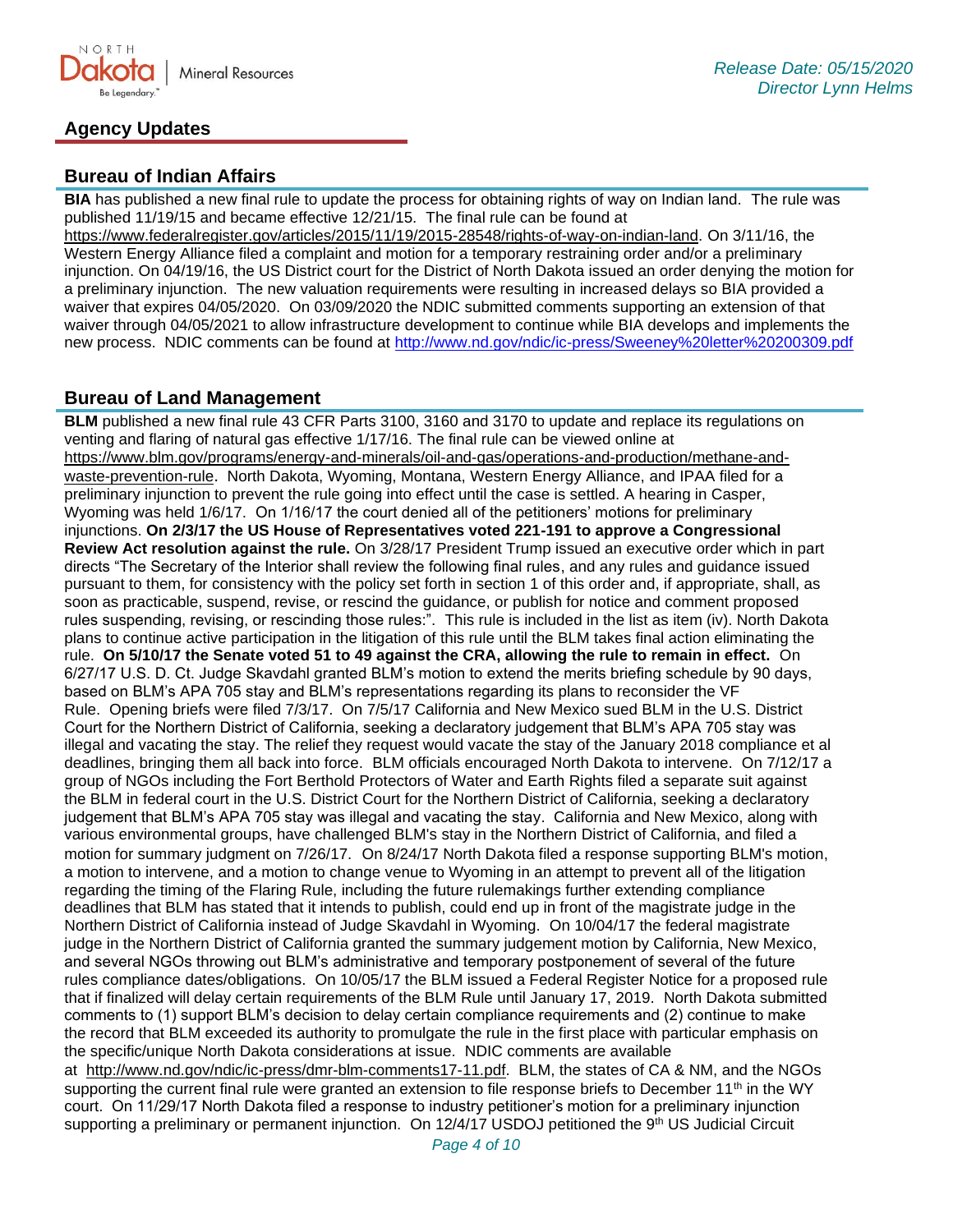NORTH **Mineral Resources** 

Court in San Francisco to review and overturn the Northern District of California court's November decision ordering the US Bureau of Land Management to make oil and gas producers comply with the methane emissions requirements while the rules are being reviewed. On 12/7/17 BLM published a rule in the Federal Register delaying the methane regulation until January 2019, saying the previous rule is overly burdensome to industry. Officials said the delay will allow the federal Bureau of Land Management time to review the earlier rule while avoiding tens of millions of dollars in compliance costs to industry that may turn out to be unnecessary. On 12/19/17 BLM was sued by California, New Mexico, and a large group of NGOs in the Northern District of California federal court over the 12/7/17 rule extending certain compliance dates in BLM's 2016 Rule. The complaint requests that BLM's extension rule be set aside and the provisions it relates to reinstated. On 12/26/17 BLM filed a motion seeking to stay the litigation in the U.S. District Court case in WY and to vacate the January 5 briefing deadline, a motion in which the industry trade associations and Montana and Wyoming joined. North Dakota and Texas filed a short response on 12/27/17 asking the Court to deny the motion or allow until 1/12/18 to fully respond to BLM's holiday week motion. On 12/29/17 the Wyoming district court granted BLM's motion to stay the 2016 Rule challenge litigation. On 2/22/18 BLM published a new rule proposal to revise the 2016 final Waste Prevention Rule (also known as the venting and flaring rule). The proposed rule would eliminate duplicative regulatory requirements and re-establish long-standing requirements that the 2016 final rule sought to replace. The Federal Register notice specifically requested comment on ways that the BLM can reduce the waste of gas by incentivizing the capture, reinjection, or beneficial use of the gas. NDIC comments can be viewed at [http://www.nd.gov/ndic/ic-](http://www.nd.gov/ndic/ic-press/blm%20comments%20180417.pdf)

[press/blm%20comments%20180417.pdf.](http://www.nd.gov/ndic/ic-press/blm%20comments%20180417.pdf) On 2/22/18 Judge Orrick in the Northern District of California entered a preliminary injunction against the BLM's "Suspension Rule" which suspended for one year certain compliance deadlines in BLM's Venting and Fairing Rule. Judge Orrick also denied North Dakota's motion to transfer the case to the District of Wyoming where Judge Skavdahl had stayed the original rule on the grounds that parties were protected by the Suspension Rule. The immediate effect of this decision was to reinstate the BLM Venting and Fairing Rule in full, along with compliance deadlines that became effective January 17, 2018, and remove the protections relied upon by Judge Skavdahl the District of Wyoming case. On 3/7/18 U.S. District Court Judge Skavdahl granted the North Dakota/Texas Motion to lift the stay in the challenge to the BLM's Venting & Flaring Rule. The California Court explicitly adopted North Dakota's central position in intervention - stating that "I express no judgment whatsoever in this opinion on the merits of the [V&F] Rule," showing great deference to Judge Skavdahl and the existing case in his Court and rejecting the California, NM, and NGOs request to uphold the V&F Rule. On 4/4/18 U.S. District Judge Skavdahl issued an order granting Wyoming's request for a partial stay of the Rule under Section 705 of the APA. The Court's limited Stay Order provides immediate relief to industry, but the balance of the Rule, including BLM's unlawful exercise of authority over State and private mineral interests through an over-inclusive application of communitization remains. The Court denied the North Dakota/Texas motion to move forward to complete briefing on the merits, and also denied industry's motion for a preliminary injunction. The Court expressed frustration with " the administrative dysfunction" reflected by this case as it ping-pongs between the District Courts of Wyoming and California and BLM's various attempts to delay, rescind or replace the Rule, concluding that "going forward on the merits at this point remains a waste of judicial resources and disregards prudential ripeness concerns." On 4/5/18 15 NGOs filed a Notice of Appeal with the 10th Circuit. California & New Mexico followed suit on 4/5/18 and have now also filed an appeal with the 10th Circuit. On 9/12/18 North Dakota filed a brief in the 10<sup>th</sup> Circuit Court of Appeals urging the Court, if it chooses to reverse the Wyoming district court's Stay Order, to remand the case back to the Wyoming district court with direction to finish this protracted legal process by promptly proceeding to a ruling on the merits. On 9/18/18 BLM issued their final rule revising the Obama-era Waste Prevention Rule, also referred to as the venting and flaring rule. The new rule will better align venting and flaring regulations with President Trump's priorities on energy development, job creation, and reduced compliance costs. These changes will also allow BLM to recognize existing state regulatory efforts and avoid duplicative requirements. In response to comments and after further consideration, the BLM made the following modifications to the proposed rule in this final rule: (1) Clarification that the 24-hour limit on royalty-free flaring during downhole well maintenance and liquids unloading in § 3179.104 applies "per event"; (2) Addition of a standard for "applicable rules, regulations, or orders" of a State regulatory agency or tribe in § 3179.201(a); and (3) Addition of a provision allowing for tribes to seek BLM approval to have tribal rules apply in place of any or all of the provisions of subpart 3179. The revised rule goes into effect on 11/27/18. On 9/28/18 a coalition of 17 conservation and tribal citizen groups filed a lawsuit challenging the decision to revise the Bureau of Land Management's Waste Prevention Rule, stating that the rule violates a number of existing federal policies. The states of New Mexico and California also filed a lawsuit challenging BLM's action. The BLM and NDIC have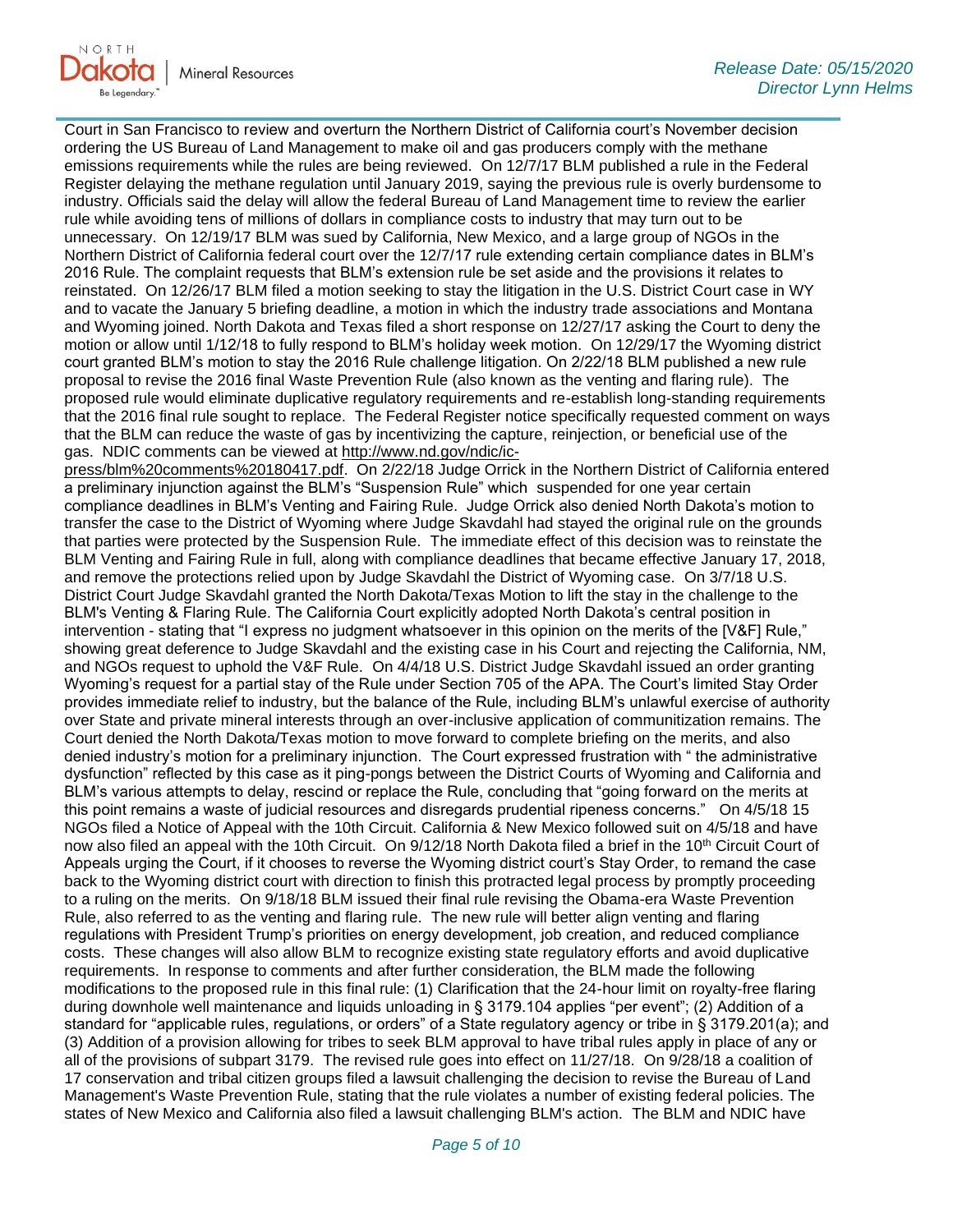reached an impasse on negotiations for an agreement to implement section 3179.201, but continue to communicate regarding possible ways to resolve the disagreement.

**BLM** revised final regulations for hydraulic fracturing on federal and Indian lands were published in the CFR on 3/26/15 and they were scheduled to go into effect 6/24/15. North Dakota, Colorado, Utah, Wyoming, Western Energy Alliance, and IPAA filed for a preliminary injunction to prevent the rules going into effect until the case is settled. Following a lengthy hearing in Casper, Wyoming on 6/23/15, the court issued a stay on the rules. On 9/30/15 the court granted a preliminary injunction, preventing the rules from being enforced until litigation on the rule is final. The 10<sup>th</sup> Circuit Court of Appeals issued an order 3/10/16 denying the industry alternative motion for a stay. On 6/21/16 the court found the rule to be unlawful and ordered it set aside. The plaintiffs filed a motion with the US Court of Appeals for the Tenth Circuit to dismiss the appeal of the preliminary injunction. The Department of Justice on behalf of the BLM and the intervening environmental groups filed an appeal of the decision on the rule and oppose the motion to dismiss the appeal of the preliminary injunction. The North Dakota Response Brief to the US Court of Appeals for the Tenth Circuit was filed 9/15/16. NDIC comments on the rule can be found at [http://www.nd.gov/ndic/ic-press/BLM-comments-](http://www.nd.gov/ndic/ic-press/BLM-comments-120625.pdf)[120625.pdf](http://www.nd.gov/ndic/ic-press/BLM-comments-120625.pdf). On 3/28/17 President Trump issued an executive order which in part directs "The Secretary of the Interior shall review the following final rules, and any rules and guidance issued pursuant to them, for consistency with the policy set forth in section 1 of this order and, if appropriate, shall, as soon as practicable, suspend, revise, or rescind the guidance, or publish for notice and comment proposed rules suspending, revising, or rescinding those rules". This rule is included in the list as item (i). On 5/4/2017 BLM filed a request asking the court to hold the appeal in abeyance as it will "soon" initiate a rulemaking process to revise or rescind the 2015 Rule, that it had the authority to issue the Rule, but conceding that the Rule does not reflect BLM's current priorities or policies, as reflected in certain recent Presidential Executive Orders. After the BLM submitted its filings the 10th Circuit Court Appeals immediately directed the petitioners (including North Dakota) and the intervenors to file briefs by 6/5/17 to respond to BLM's position. Two amicus groups that submitted merits briefs (the law school professors and former DOI officials) filed supplemental amicus briefs on the questions posed by the Court following the change of Administrations. The Court's Supplemental Order authorized the filing of these additional amicus briefs. Both briefs seek to capitalize on the BLM's continued insistence that it had the authority to issue the Rule (but concede that the 2015 HF Rule does not reflect BLM's current priorities or policies as reflected in certain recent Presidential Executive Orders). The two amicus groups solicit the Court to rule on the merits of the BLM and NGO appeals and to overturn the District Court decision, actually asking the Court to issue an advisory opinion on the BLM's authority. In addition to addressing the NGO arguments, North Dakota will respond to these two briefs in the context that all three parties are asking the Court to do what it is prohibited from doing by Article III of the U.S. Constitution. North Dakota filed a response brief 6/20/17 in support of the BLM action to put the rule in abeyance and take final action vacating the rule. Oral arguments before the 10<sup>th</sup> Circuit took place 7/27/17. A recording of the oral arguments is now available on the home page of the court's website [http://www.ca10.uscourts.gov.](https://urldefense.proofpoint.com/v2/url?u=http-3A__www.ca10.uscourts.gov&d=DwMGaQ&c=2s2mvbfY0UoSKkl6_Ol9wg&r=-wqsZnBxny594KY8HeElow&m=Ul_VtJUX6iW5pvHjCcBxUWtskC0F4Dhry3sPtcEHvCw&s=laRHiLDv5w8otcQWQjpn82WMieoB2AZ-Q4M1LFQPL5s&e=) NDIC filed comments supporting BLM's rescission of the rule that can be found at [http://www.nd.gov/ndic/ic-press/dmr](http://www.nd.gov/ndic/ic-press/dmr-blm-comment17-9.pdf)[blm-comment17-9.pdf.](http://www.nd.gov/ndic/ic-press/dmr-blm-comment17-9.pdf) On 09/21/17 the 10th Circuit issued a split (2-1) decision to dismiss the appeals as prudentially unripe, vacate the district court's judgment invalidating the rule, and remand with instructions to dismiss the underlying action without prejudice. Appellees State of North Dakota, State of Colorado, State of Utah, and State of Wyoming's filed a Petition for Panel Rehearing And/Or Request for En Banc Determination on 11/03/17. On 11/06/17 the court ordered the appellants to file a response to the Petition on or before 11/20/2017. The En Banc rehearing request was denied. The  $10<sup>th</sup>$  circuit court has not yet issued its mandate ending the current round of litigation in the Wyoming District court. The Ute tribe filed a motion on 1/12/18 asking the court to dismiss the appeals as moot based on the publication of the rescission rule and leave the WY court decision to vacate the rule in place. The court ordered the DOJ and BLM to file a response by 1/22/18. On 12/29/17 BLM published a final rule rescinding the 2015 Hydraulic Fracturing rules with 2 exceptions 1) the rule does not restore language requiring pre-approval of non-routine hydraulic fracturing operations and 2) the rule does not rescind changes to 43 CFR 3160 due to other rules published between 3/26/15 and 12/29/17 (electronic filing and venting & flaring rules). On 2/7/18 North Dakota filed a reply in support of its motion to dismiss the original rule appeal as moot pursuant to Federal Rule of Appellate Procedure 27(a)(4), and request that the Court should not issue the mandate, nor vacate the District Court's judgment based on two new and important developments: (1) on December 29, 2017, the Bureau of Land Management (BLM) promulgated a final rule rescinding the Hydraulic Fracturing Rule ("HF Rule"), and (2) on January 24, 2018, the Citizen Group Intervenors challenged the repeal of the HF Rule ("HF Repeal Rule") in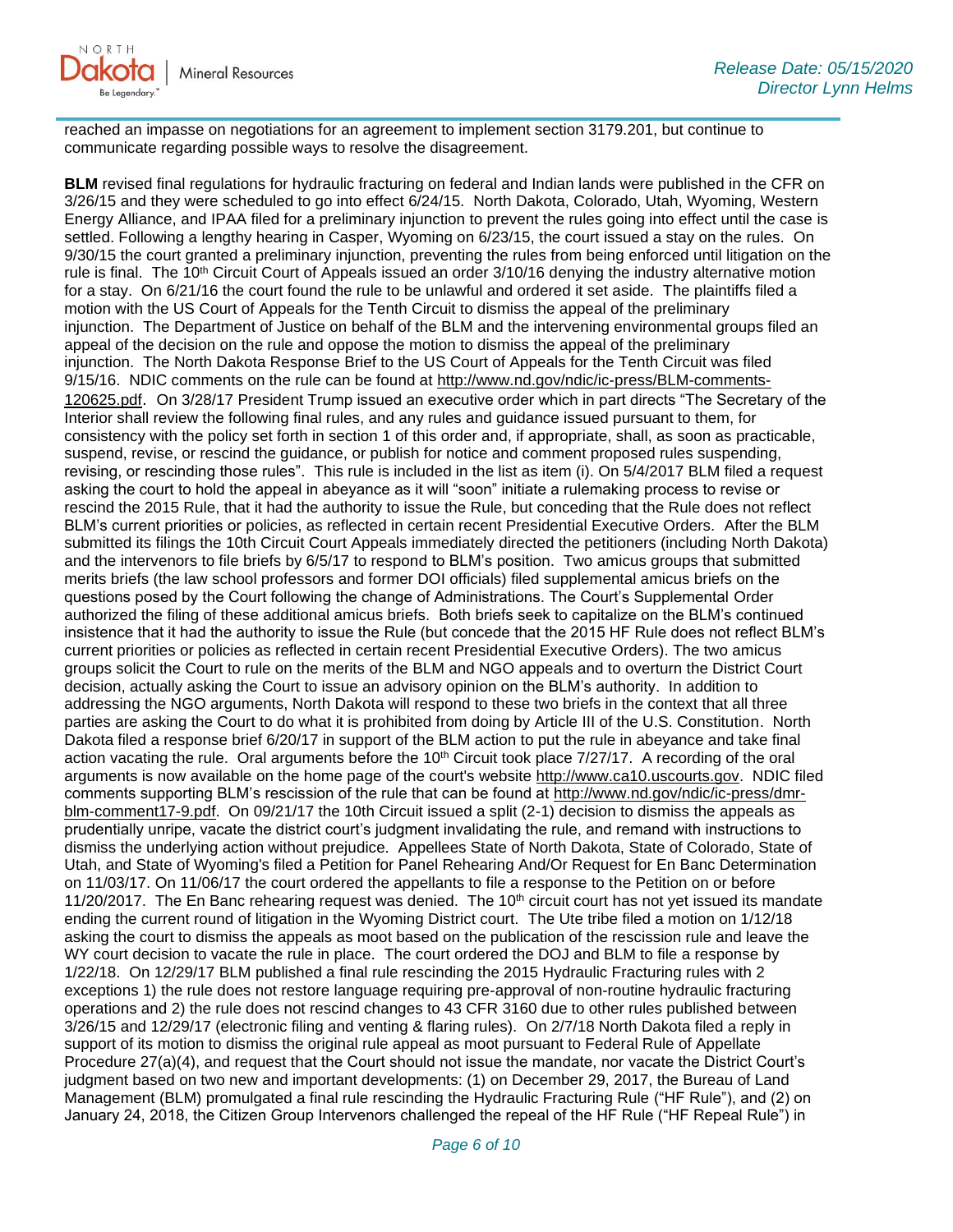

the U.S. District Court for the Northern District of California.

# **Council on Environmental Quality**

**CEC** On 02/25/2020 the Council on Environmental Quality published a proposal to modernize its National Environmental Policy Act (NEPA) regulations. On 03/09/2020 the NDIC submitted comments in support of the CEQ proposal. NDIC comments can be found at [http://www.nd.gov/ndic/ic](http://www.nd.gov/ndic/ic-press/Council%20of%20Environmental%20Quality%20200309.pdf)[press/Council%20of%20Environmental%20Quality%20200309.pdf](http://www.nd.gov/ndic/ic-press/Council%20of%20Environmental%20Quality%20200309.pdf)

# **Environmental Protection Agency**

**EPA** On 08/21/2018 the U.S. Environmental Protection Agency (EPA) proposed a new rule to reduce greenhouse gas (GHG) emissions from existing coal-fired electric utility generating units and power plants across the country. This proposal, entitled the Affordable Clean Energy (ACE) Rule, establishes emission guidelines for states to use when developing plans to limit GHGs at their power plants. The ACE Rule replaced the prior administration's Clean Power Plan (CPP) and instead empowers states, promotes energy independence, and facilitates economic growth and job creation. Pursuant to President Trump's Executive Order 13873, which directed Federal agencies to review burdensome regulations, the EPA undertook a review of the CPP. Many believed the CPP exceeded EPA's authority under the Clean Air Act, which is why 27 states, 24 trade associations, 37 rural electric co-ops, and three labor unions challenged the rule. The Supreme Court issued an unprecedented stay of the rule. The proposal was published in the Federal Register on 8/31/18 and EPA took comment on the proposal for 60 days and held a public hearing. More information is available at [https://www.epa.gov/stationary-sources-air-pollution/proposal-affordable](https://www.epa.gov/stationary-sources-air-pollution/proposal-affordable-clean-energy-ace-rule)[clean-energy-ace-rule.](https://www.epa.gov/stationary-sources-air-pollution/proposal-affordable-clean-energy-ace-rule) On July 8, 2019, EPA issued the final Affordable Clean Energy rule (ACE) and repealed the Clean Power Plan. On the same day the American Lung Association and the American Public Health Association filed a challenge to the rules in the U.S. Court of Appeals for the District of Columbia. Since then, 22 states, the District of Columbia and six municipalities led by the state of New York lodged a challenge to the rules in the D.C. Circuit, followed closely by a third challenge brought by environmental groups. Numerous industry groups and power providers are seeking to intervene in the litigation in support of the ACE rule. The EPA has asked the court to expedite review of the challenges in the hope of achieving a resolution in the D.C. Circuit by summer of 2020.

**EPA** On 08/24/18 Trump administration officials at EPA announced they are phasing out the agency's enforcement focus on animal waste pollution and the oil and gas industry. Enforcement chief Susan Bodine said she wants to shift the focus away from oil and gas as a sector deserving of extra scrutiny and toward prioritizing broad environmental problems, such as air pollution.

**EPA** On 6/3/16 the final rule proposing a suite of changes to Clean Air Act permitting requirements for new and modified emissions sources in the oil and natural gas industry was published in the Federal Register. On 6/29/16 the NDIC decided to file a Petition for Review with the US Appeals Court for the District of Columbia to defend the state's sovereign jurisdiction over oil and gas regulation. Thirteen other states have joined this effort. North Dakota declined the standard offer to explore settlement through the court's mediation program.

The proposed actions and NDIC comments are as follows:

o Proposed New Source Performance Standards – Docket ID number EPA-HQ-OAR-2010-0505. NDIC comments can be found at<http://www.nd.gov/ndic/ic-press/EPA-HQ-OAR-2010-0505.pdf>

o Draft Control Techniques Guidelines – Docket ID number: EPA-HQ-OAR-2015-0216. NDIC comments can be found at<http://www.nd.gov/ndic/ic-press/EPA-HQ-OAR-2015-0216.pdf>

o Proposed Source Determination Rule – Docket ID number: EPA-HQ-OAR-2013-0685. NDIC comments can be found at<http://www.nd.gov/ndic/ic-press/EPA-HQ-OAR-2013-0685.pdf>

o Proposed Federal Implementation Plan for Implementing Minor New Source Review Permitting in Indian Country – Docket ID number: EPA-HQ-OAR-2014-0606. NDIC comments are at [http://www.nd.gov/ndic/ic-press/EPA-HQ-](http://www.nd.gov/ndic/ic-press/EPA-HQ-OAR-2014-0606.pdf)[OAR-2014-0606.pdf](http://www.nd.gov/ndic/ic-press/EPA-HQ-OAR-2014-0606.pdf).

North Dakota et al. and EPA have filed motions to govern further proceedings and briefing schedules. On 3/28/17 President Trump issued an executive order which in part directs "The Administrator shall review the final rule entitled "Oil and Natural Gas Sector: Emission Standards for New, Reconstructed, and Modified Sources," 81 Fed. Reg. 35824 (November 3, 2016), and any rules and guidance issued pursuant to it, for consistency with the policy set forth in section 1 of this order and, if appropriate, shall, as soon as practicable, suspend, revise, or rescind the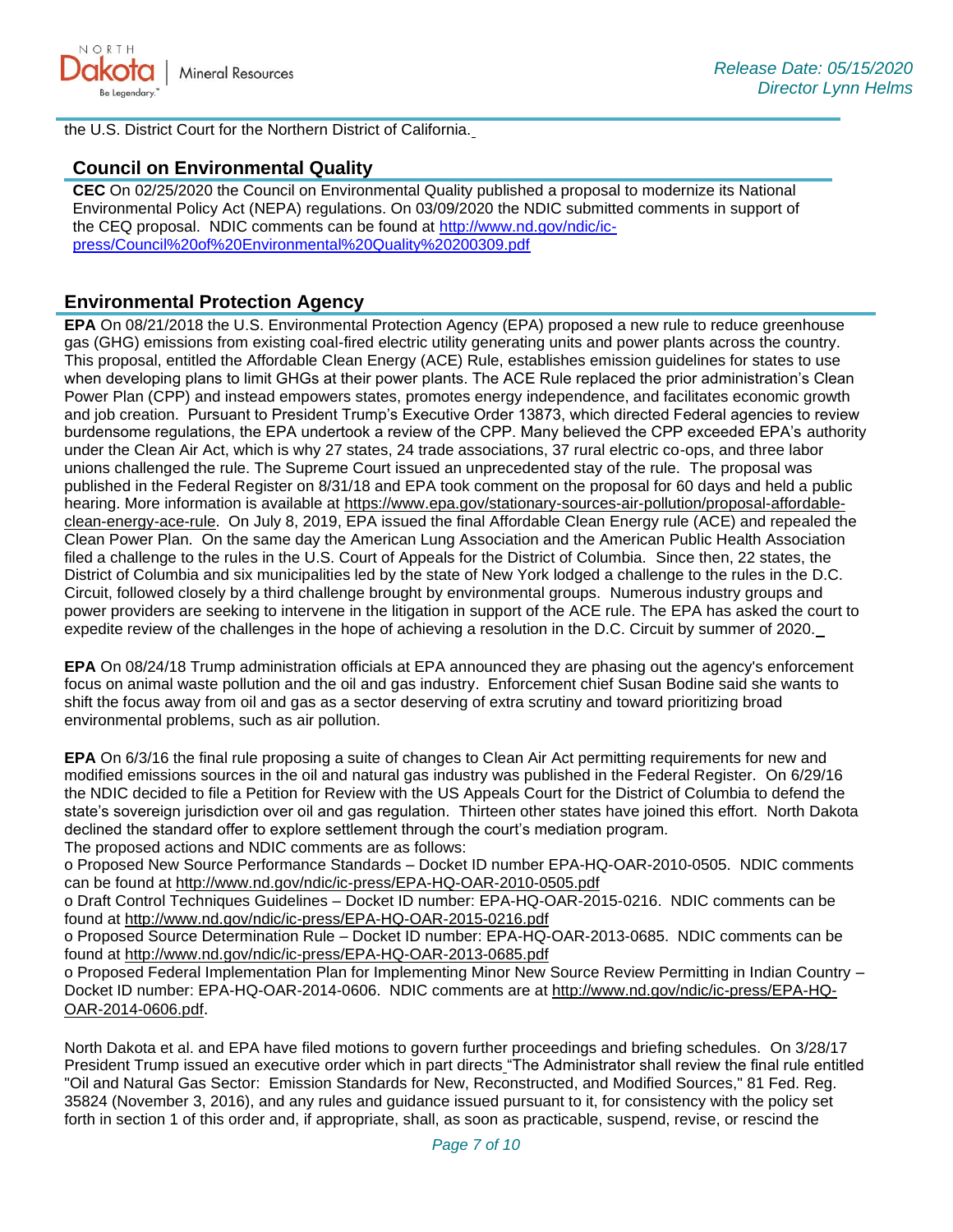

guidance, or publish for notice and comment proposed rules suspending, revising, or rescinding those rules." On 4/7/17 EPA filed a motion to hold the cases in abeyance. On 6/8/17 the NGO environmental groups challenged EPA's November 5th decision to issue a 90 day stay of the Rule's upcoming implementation dates. The NGOs argue that EPA's justifications for its stay (onerous implementation costs and excessive state administrative burdens) of the Rule were already raised and rejected by EPA during EPA's original rulemaking and that the requirements of a "judicial stay" are not met. The NGO's action is a new case, filed in the D.C. Circuit. They have also filed an emergency motion asking the Court to immediately vacate EPA's decision. On November 3 the DC Circuit court issued a 2:1 decision granting the NGO petition and vacating EPA's 90 day stay of the rule. North Dakota filed an amicus brief in support of the EPA stay. On 7/13/17 the same DC Circuit court granted an EPA motion to recall the mandate and granting 14 days for then EPA to seek reconsideration or review by the full court. API and WVA along with other states filed petitions for rehearing en banc, but on 8/10/17 the entire DC Circuit issued an order denying the API and WVa et al States petitions. EPA now proposes a 2-year stay of certain provision in the oil and gas NSPS. North Dakota filed comments on 8/9/17 in support of the proposed 2-year stay. On 11/8/17 EPA published a Federal Register notice request for supplemental comments relating to the current Administration's efforts to change course on the oil and gas sector methane regulations put in place by the Obama Administration. North Dakota did not submit additional comment to EPA because the North Dakota comments submitted on 8/9/17 correctly advocate that EPA's rationale for the two year stay also justifies outright repeal of the original Rule, so it justifies a two year stay. On 9/11/18 EPA proposed targeted improvements to the 2016 New Source Performance Standards for the oil and gas industry that streamline implementation, reduce duplicative EPA and state requirements, and significantly decrease unnecessary burdens on domestic energy producers. This oil and gas targeted improvements package is expected to save up to approximately \$484 million in regulatory costs from 2019 – 2025 or \$75 million annually. NDIC comments can be found at<http://www.nd.gov/ndic/ic-press/EPA-HQ-OAR-2017-0757.pdf>

# **Pipeline and Hazardous Materials Safety Administration**

**PHMSA** Advance notice of proposed rulemaking (ANPRM)was announced 1/10/17.

SUMMARY: PHMSA is considering revising the Hazardous Materials Regulations (HMR) to establish vapor pressure limits for unrefined petroleum-based products and potentially all Class 3 flammable liquid hazardous materials that would apply during the transportation of the products or materials by any mode. PHMSA is currently assessing the merits of a petition for rulemaking submitted by the Attorney General of the State of New York regarding vapor pressure standards for the transportation of crude oil. The petition requests that PHMSA implement a Reid Vapor Pressure (RVP) limit less than 9.0 pounds per square inch (psi) for crude oil transported by rail. This rule making could substantially interfere with NDIC oil conditioning regulations. You can read about the NDIC regulations at [https://www.dmr.nd.gov/oilgas/2014Permitting\(2\).asp.](https://www.dmr.nd.gov/oilgas/2014Permitting(2).asp) NDIC submitted comments on 3/20/17 and the comment period closed on 5/19/17. On 6/6/2018 Senator Schumer wrote urging DOE and PHMSA to propose and quickly finalize a rule establishing federal volatility standards for the shipment of crude oil by rail in the United States. The NDIC submitted a letter on 6/28/18 to proactively correct several conclusions and statements in Senator Schumer's letter about NDIC oil conditioning regulations and provide the background and a better understanding of the state's oil conditioning standards for Bakken, Three Forks, and/or Sanish crude oil prior to market transport. On 5/11/20 PHMSA published notice of withdrawal of this proposed rulemaking.

**PHMSA** On 5/9/19 Governor Inslee signed into law Washington State Engrossed Substitute Senate Bill 5579 "Crude Oil by Rail – Vapor Pressure" which became effective on 7/28/19. On 7/17/19 the North Dakota Attorney General and Montana Attorney General filed an application for preemption of the Washington Volatility Restrictions on Crude Oil Transported by Rail. The state of Washington requested a 30 day extension of the comment period to 9/23/19 which PHMSA granted. Response to comments deadline was 10/23/19. On 5/11/20 PHMSA published notice of Administrative Determination of Preemption of the WA statute and rules. This decision is subject to a petition for reconsideration for 20 days and a petition for judicial review for 60 days after publication in the Federal Register.

# **US Forest Service**

**USFS** published for comment on 11/2/18 draft supplemental environmental impact statement for oil and gas leasing on the Dakota Prairie Grasslands. The proposal documents can be found at <https://www.fs.usda.gov/project/?project=40652> and clicking on Analysis. The recommended alternative increases "No surface occupancy" 32,700 acres, decreases "Timing limitations or controlled surface use" 20,100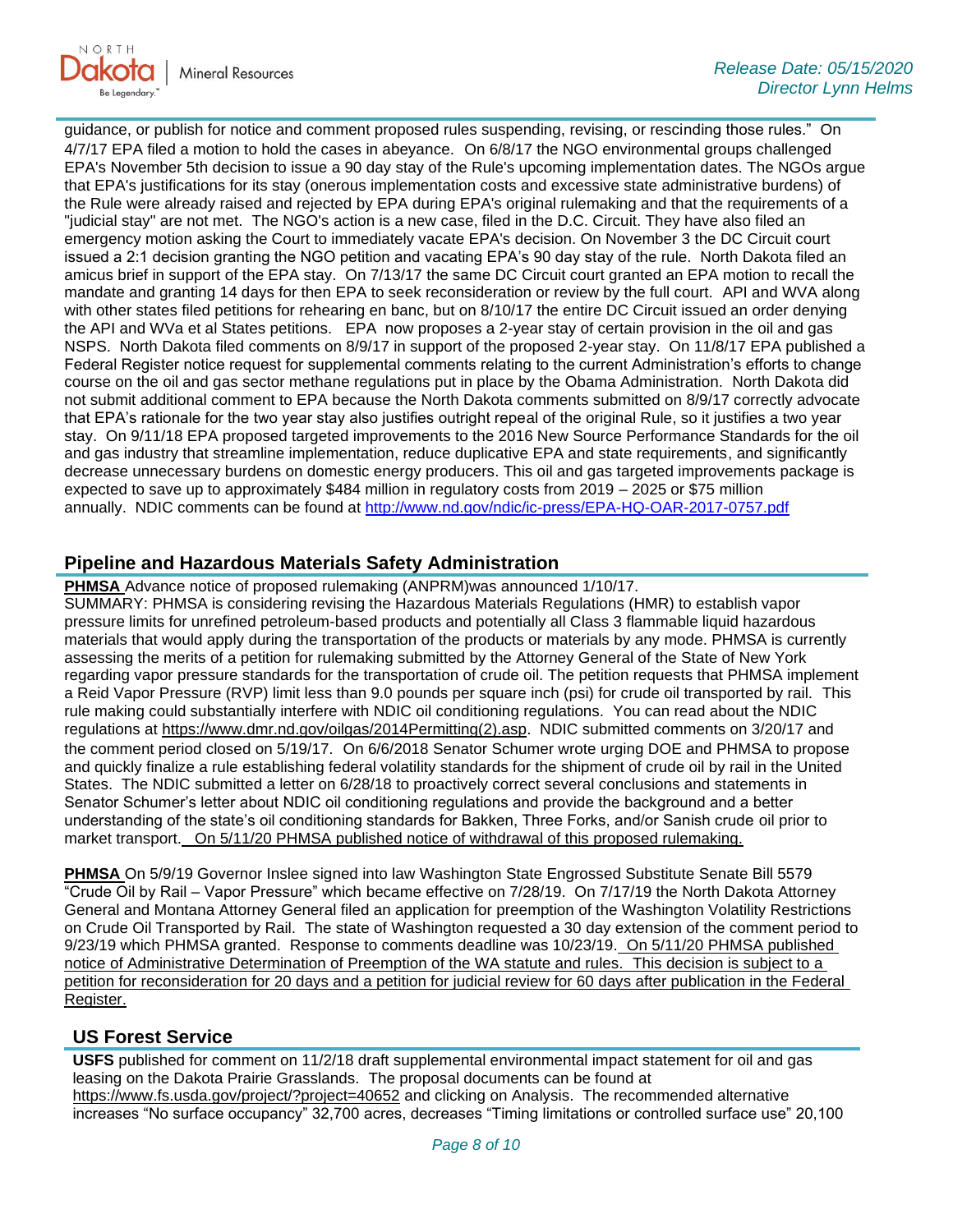

acres, and decreases "No added stipulations" 12,600 acres. On 2/1/19 the USFS extended the comment period to 2/20/19.